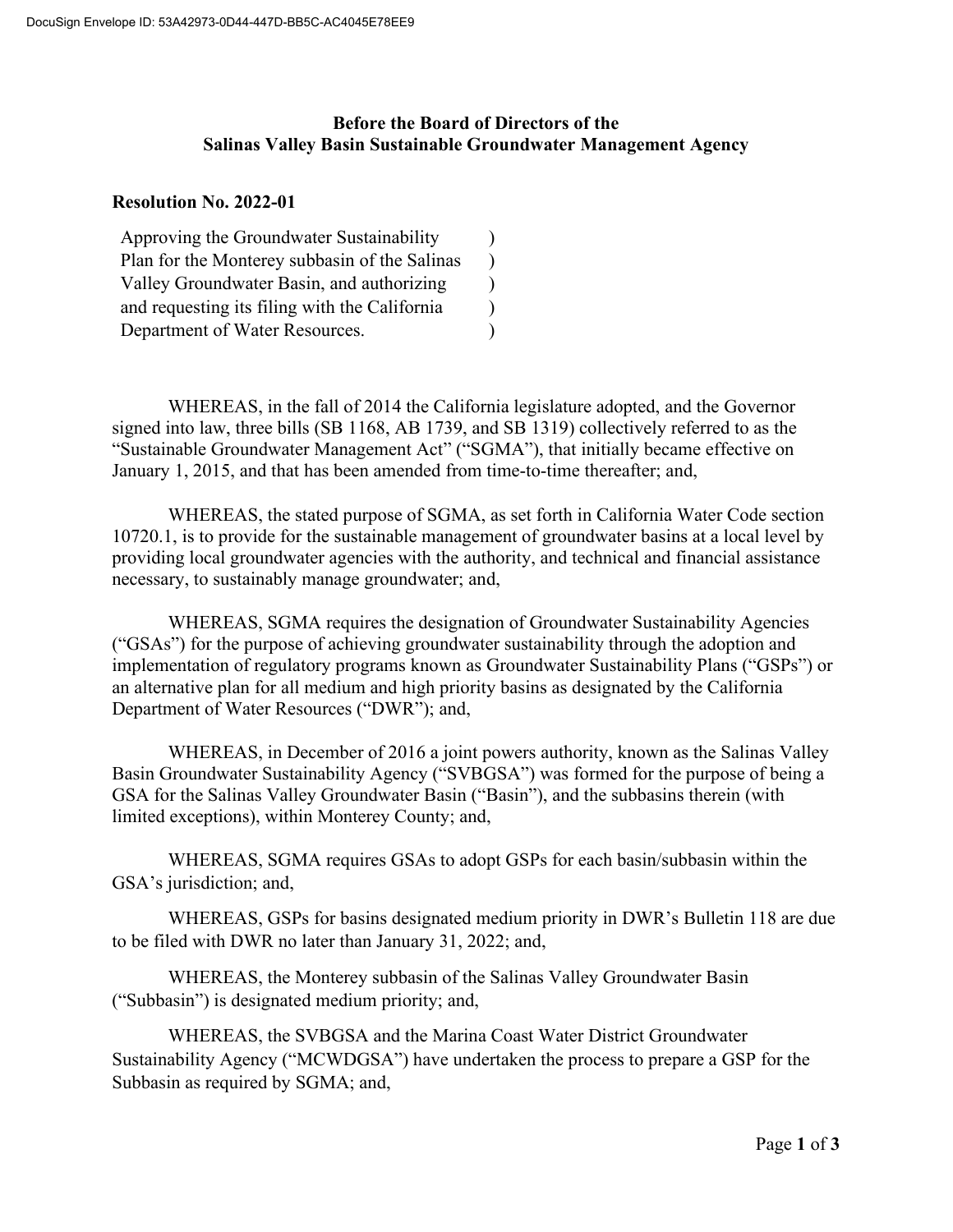WHEREAS, the SVBGSA and MCWDGSA have agreed to create two management areas within the Subbasin, the Corral de Tierra Area to be managed by the SVBGSA, and the Marina-Ord Area to be managed by the MCWDGSA, to be managed pursuant to a single GSP for the Subbasin; and,

WHEREAS, the SVBGSA and MCWDGSA have agreed that the MCWDGSA is to be the lead GSA for the purpose of filing the GSP for the Subbasin with DWR; and,

WHEREAS, the SVBGSA and MCWDGSA have provided the notices required by Water Code section 10727.8, and previously formed Advisory Committees, consisting of a diverse group of interested parties and stakeholders, which has reviewed and provided input into the GSP for the Subbasin; and,

WHEREAS, the SVBGSA and MCWDGSA Boards of Directors and the Advisory Committees have held numerous public meetings where elements of the GSP for the Subbasin have been presented and discussed, and where the general public has been provided the opportunity to comment on the various elements of the GSP; and,

WHEREAS, the SVBGSA formed a Subbasin Committee for the Subbasin, which has also held numerous public meetings to discuss the elements of the GSP, and where the general public has been provided the opportunity to comment on the various elements of the GSP; and,

WHEREAS, the SVBGSA has received a significant amount of written public comments on the various elements of the GSP, which have been reviewed and commented on as part of the GSP; and,

WHEREAS, the SVBGSA has noticed a public hearing for January 13, 2022, as required by Water Code section 10728.4 for the purpose of considering adoption of a GSP for the Subbasin; and,

WHEREAS, at the public hearing, the Board of Directors considered the GSP for the Subbasin and the comments from the public thereon; and,

WHEREAS, the Board of Directors of the MCWDGSA will consider approving the GSP after the SVBGSA Board of Directors considered its approval; and,

WHEREAS, the GSP for the Subbasin contains all the elements required by Water Code sections 10727.2 and 10727.4; and,

WHEREAS, after its filing with DWR, the GSP for the Subbasin will be subject to a further public review period, and will undergo review by DWR for a period not exceeding two years; and

WHEREAS, the GSP for the Subbasin will be subject to further updating during the DWR review period, and periodically thereafter; and

WHEREAS, it is now necessary and appropriate for the Board of Directors to consider the approval of the GSP for the Subbasin, and authorize and request its filing with DWR by the MCWDGSA no later than the date required by SGMA; NOW, THEREFORE,